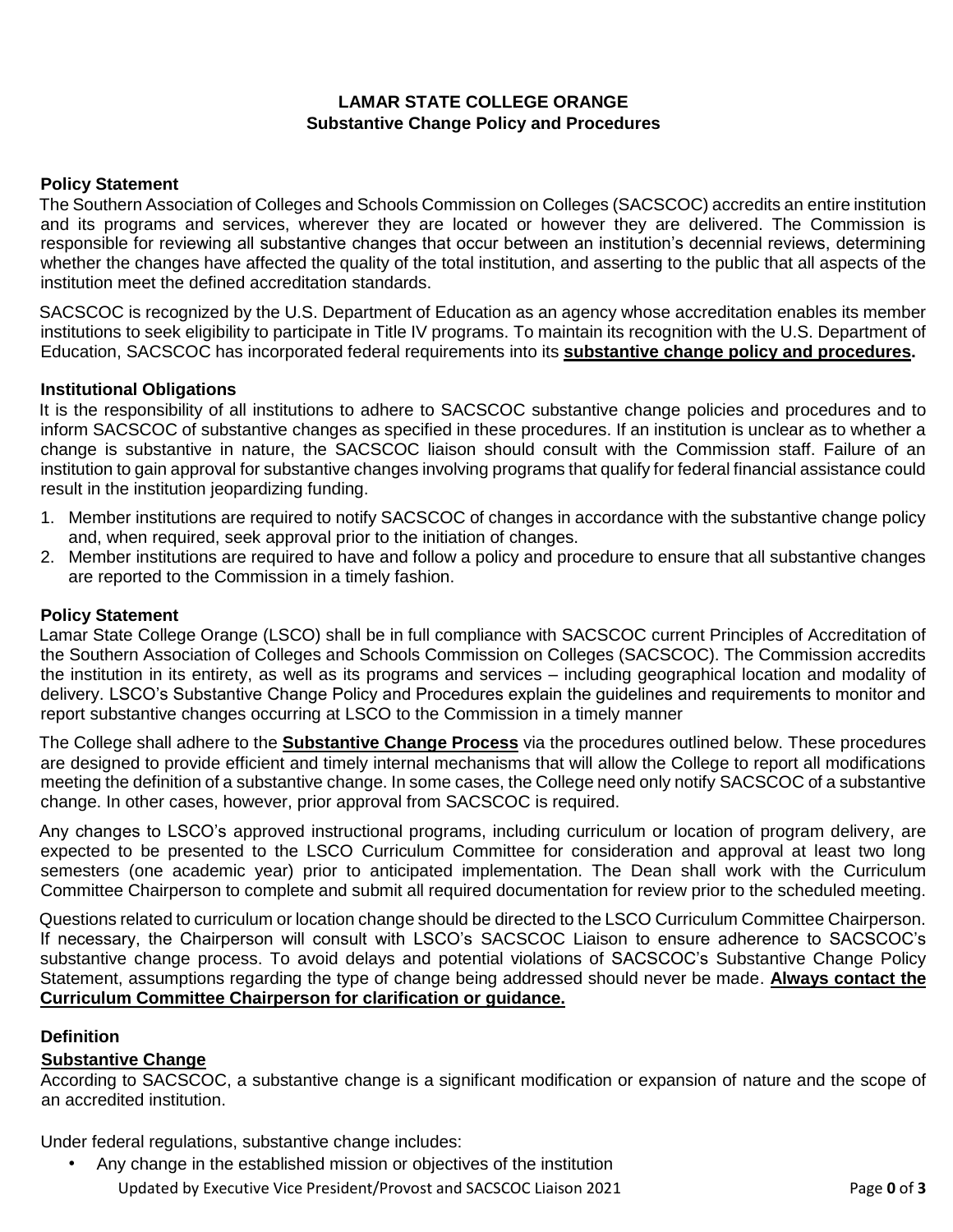- Any change in legal status, form of control, or ownership of the institution
- The addition of courses or programs that represent a significant departure, either in content or method of delivery, from those that were offered when the institution was last evaluated.
- The addition of courses or programs to a degree or credential level above that which is included in the institution's current accreditation or reaffirmation
- A change from clock hours to credit hours
- A substantial increase in the number of clock or credit hours awarded for successful completion of a program
- The establishment of an additional location geographically apart from the main campus at which the institution offers at least 50 percent of an educational program
- The establishment of a branch campus

## **Substantive Change Awareness**

Substantive Change Awareness – The following measures have been put in place to facilitate college awareness and training regarding substantive changes. By keeping key people in Primary Pre-Notification Responsible Positions informed and educated on the substantive change policy, the College will be appropriately and effectively proactive regarding the proper reporting of qualifying changes to the Commission.

- a. The SACSCOC Liaison will have a standing appointment at the beginning of each meeting of the President's Executive Council to present and discuss accreditation and potential substantive change related items.
- b. The SACSCOC Liaison acts as an ex-officio member of the Curriculum Committee and will provide necessary inquiries and reminders regarding substantive change requirements.
- c. To ensure that appropriate and necessary triggers are in place to pre-notify, the SACSCOC Liaison will provide the Executive Vice President/Provost, the Curriculum Committee Chairperson, and the Deans with annual training updates about the substantive change policy and timeline. During these and other sessions, as needed, the SACSCOC Liaison will provide comprehensive training to ensure that the appropriate guidelines are being followed. Faculty and Administrators will follow the requisite SACSCOC deadlines and criteria and will work in concert with the SACSCOC Liaison to meet the requirements. The customized SACSCOC Substantive Change Procedure Table (see below) will be distributed to each person at any given training session.
- d. The SACSCOC Liaison will also provide regular inquiry notifications via email to prompt the responsible Dean who oversees the area where substantive change is most likely to occur.
- e. The SACSCOC Liaison will prepare and submit an annual review of all LSCO instructional programs and their mode(s) of delivery, and an updated list of all off-campus instructional sites (OCISs) and the programs and semester credit hours offered at each, to be considered as action items on the agenda for the first regular meeting of the LSCO Curriculum Committee each academic year.
- f. The SACSCOC Liaison will submit an annual review of all substantive change proposals submitted and the status of each, to be considered as an action item on the agenda for the first regular meeting of the LSCO Curriculum Committee each academic year.

## **Substantive Change Procedures**

- 1. Lamar State College Orange uses a substantive change proposal process that requires a Substantive Change Proposal Form (see Appendix A) to be introduced and submitted to the Curriculum Committee Chairperson. During the Curriculum Committee meeting in which the proposed curriculum and/or location change is considered, the individual submitting the proposal, with assistance from the respective Dean, is to include the Substantive Change Proposal Form in their supporting documentation.
- 2. Substantive Change Proposal The individual, with assistance from the respective Dean, shall notify the SACSCOC Liaison via the Substantive Change Proposal Form when a curriculum or instructional location, revision, modality of delivery, addition, or deletion is first proposed. This form will accompany all documents required for review and consideration by the Curriculum Committee. The SACSCOC Liaison will receive a completed Substantive Change Proposal Form. The SACSCOC Liaison will assist the Curriculum Committee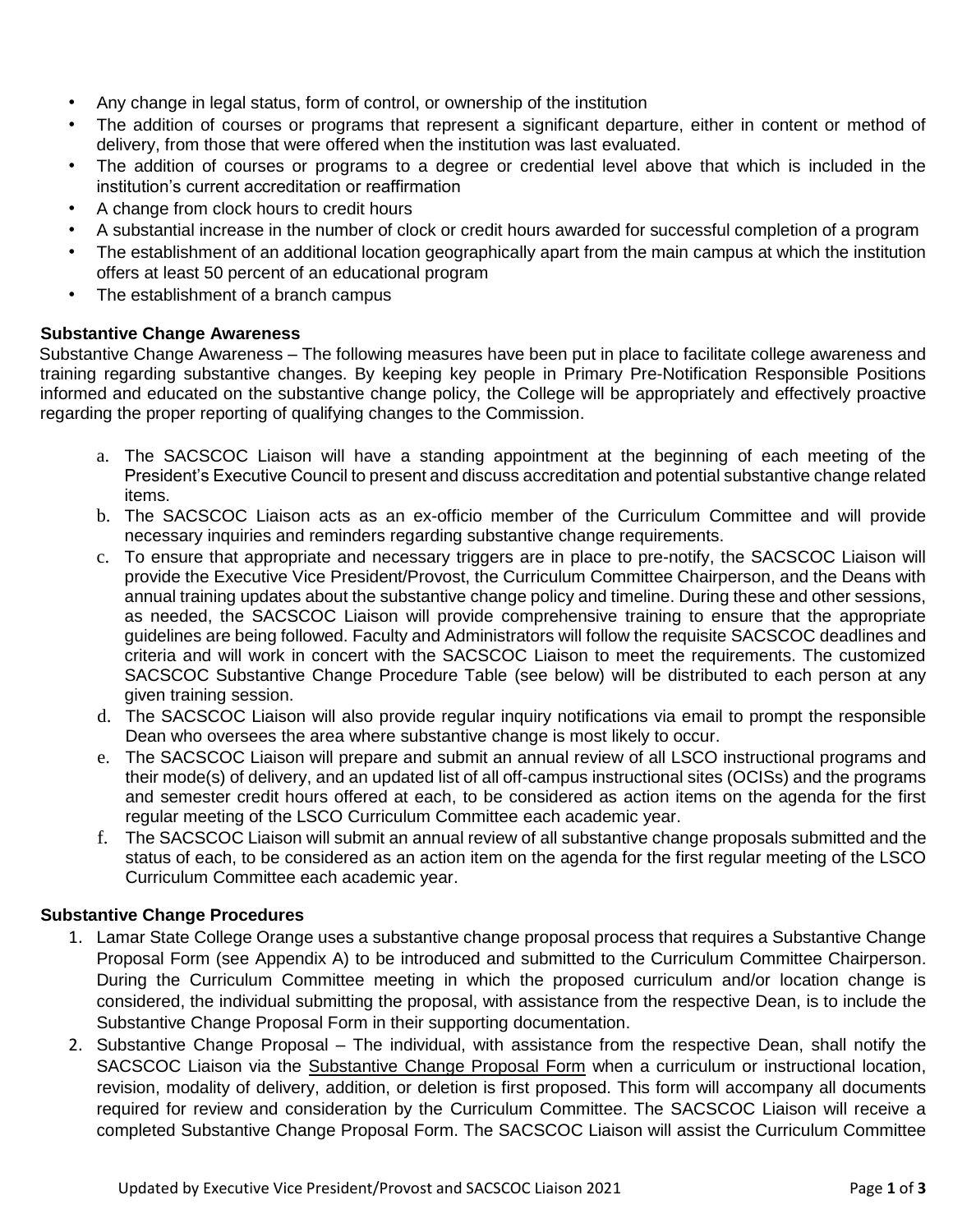Chairperson with clarification, if needed, and return the signed form to the employee presenting the change with the substantive change process approved as noted, or revised, as appropriate.

- 3. Substantive Change Determination After the program or location has been considered and voted upon by the Curriculum Committee, the SACSCOC Liaison will coordinate and communicate with the appropriate Dean to prepare the notification or prospectus to be sent to the Commission according to their published deadlines.
- 4. Off-Campus Instructional Site Monitoring and Determination of Substantive Change Requiring Notification or Approval: Face-to-Face Mode of Delivery – To facilitate monitoring of the percentage of a program being delivered in face-to-face modality at an off-campus instructional site, the Deans of the programs offering coursework at locations geographically separated from campus will work with the Institutional Accreditation Liaison to prepare and submit a report to the Curriculum Committee listing all classes being taught at offcampus instructional sites. The report will be presented no later than the first scheduled meeting of the Curriculum Committee following publication of the next semester's course schedule.
- 5. Off-Campus Instructional Site Monitoring and Determination of Substantive Change Requiring Notification or Approval: Distance Education Mode of Delivery — To facilitate monitoring of the percentage of a program being delivered to Dual Credit students in Distance Education modality at a location geographically separate from the institution that would qualify as off-campus instruction, the Dean of Student Services will conduct a survey of each off-campus partner to determine the amount of online coursework being offered in each program at each site in which students are required to be at that location in order to receive instruction. The Dean will work with the Institutional Accreditation Liaison to prepare and submit a report of the survey results for each Dual Credit partner and program to the Curriculum Committee. The report will be presented no later than the first scheduled meeting of the Curriculum Committee following the signing of the Memoranda of Understanding.
- 6. Change of Mode of Delivery for a Program The instructional Deans will work with the Institutional Accreditation Liaison to prepare and submit a report of any programs adding or discontinuing a mode of delivery, as defined by the SACSCOC Substantive Change policy. The report will be presented no later than the first scheduled meeting of the Curriculum Committee following publication of the next semester's course schedule.

The chart below illustrates the procedure that all curriculum or instructional location revisions, additions, or deletions must undergo to determine whether the update meets the threshold for SACSCOC notification or prospectus requirements.



Updated by Executive Vice President/Provost and SACSCOC Liaison 2021 Page **2** of **3**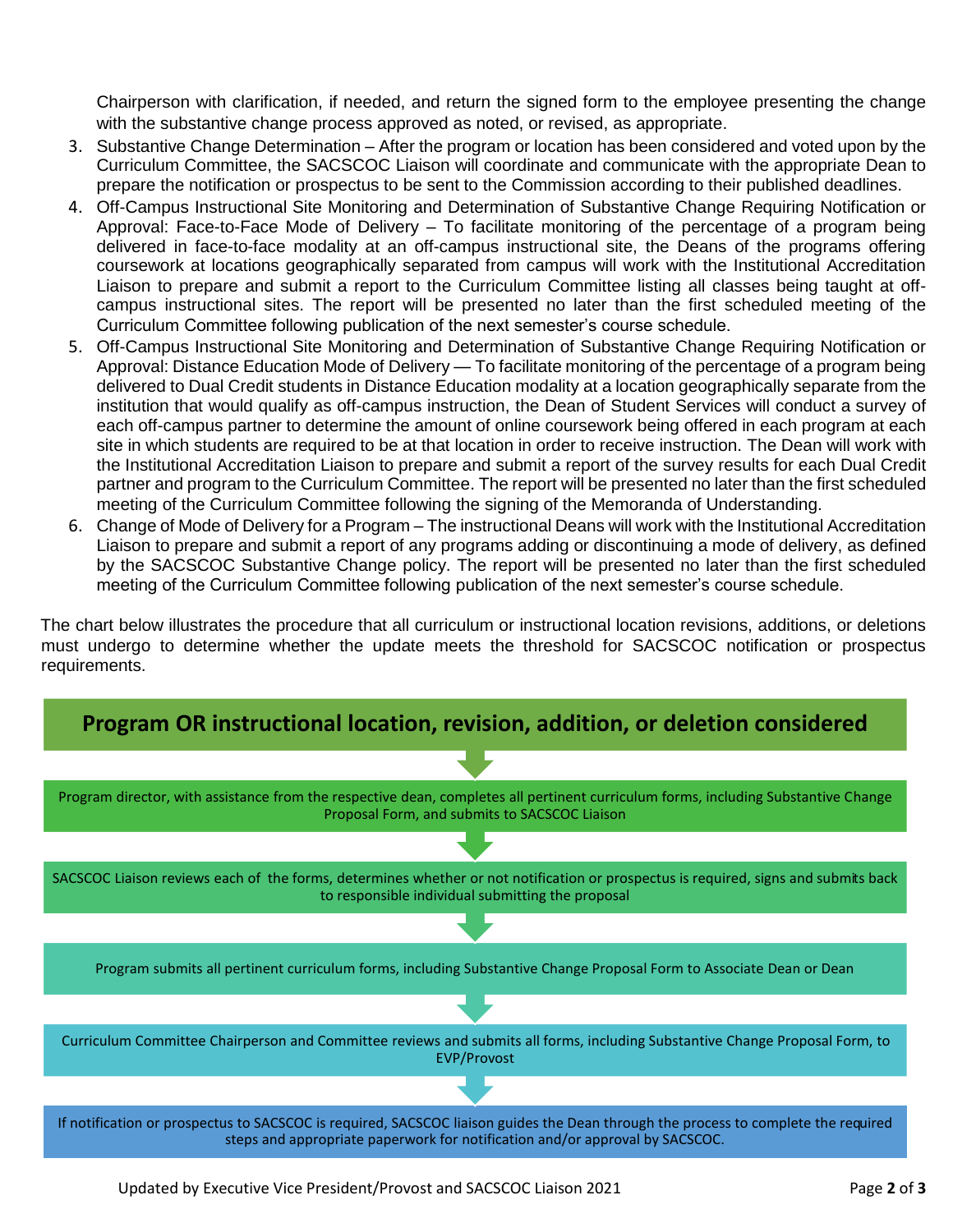# **Lamar State College Orange Substantive Change Policy and Procedure Appendix A Substantive Change Proposal Form**

(for display only: not a template)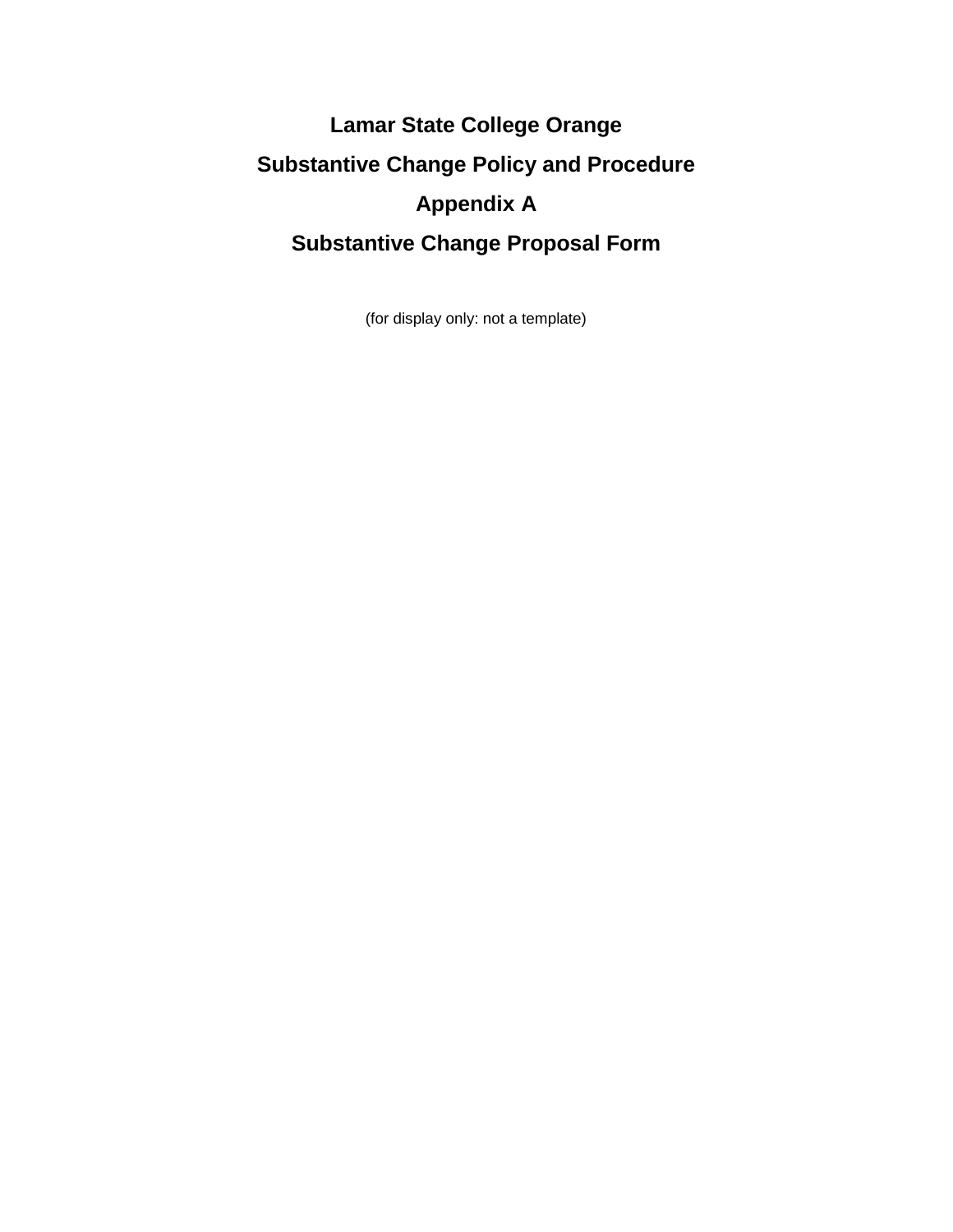## **Substantive Change Proposal Form Lamar State College Orange**

This form must be prepared for every proposed change (course and/or program revision, addition, or deletion) submitted to the Curriculum Committee for a LSCO program, course, or location, including addition, revision, or removal. *It should be submitted to the Curriculum Committee Chairperson at least 15 days prior to the regular scheduled meeting. Planning of at least two long semesters is required for any proposed change to an existing or potential LSCO program or site location.*

*NOTE: the due dates for implementation are established by the Southern Association of Colleges and Schools Commission on*

*College (SACSCOCS) and will be strictly enforced by LSCO in order to remain in compliance with SACSCOC.*

- A. Program or location changes to take effect fall semester required documentation submitted to SACSOC on or before December 15<sup>th</sup> prior to fall semester.
- B. Program or location changes to take effect spring semester required documentation submitted to SACSCOC on or before <u>July 1<sup>st</sup></u> prior to the spring semester.

| Date:                                                                                                                            | Program/Department:                   |
|----------------------------------------------------------------------------------------------------------------------------------|---------------------------------------|
| Program Coordinator:                                                                                                             |                                       |
| Does the proposed change include any of the following situations? If so, check the appropriate box/boxes and                     |                                       |
| provide an explanation or description.                                                                                           |                                       |
| <b>Type of Change</b>                                                                                                            | <b>Explanation of Proposed Change</b> |
| □Initiating coursework or programs at a different level                                                                          |                                       |
| than currently approved                                                                                                          |                                       |
| □Expanding at current degree level (significant departure                                                                        |                                       |
| from current programs).                                                                                                          |                                       |
| □Initiating a branch campus (See definition of "branch"                                                                          |                                       |
| campus" on p. 3 of "SACSCOC Substantive Change Policy"                                                                           |                                       |
| $\Box$ Relocating a main or branch campus                                                                                        |                                       |
| □Initiating off-campus sites where student can obtain                                                                            |                                       |
| (including but not limited to Early College High School, dual                                                                    |                                       |
| enrollment                                                                                                                       |                                       |
| programs offered at a high school, and certificate programs                                                                      |                                       |
| that are not at employer's request and not on short notice)                                                                      |                                       |
| □50% or more credits toward a program                                                                                            |                                       |
| $\square$ 25-49% credits toward a program                                                                                        |                                       |
| □Expanding program offerings at previously approved off-                                                                         |                                       |
| campus sites by adding programs that ARE significantly<br>different from                                                         |                                       |
|                                                                                                                                  |                                       |
| □Initiating degree completion programs                                                                                           |                                       |
| $\Box$ Initiating distance learning by offering the first program for<br>the first time                                          |                                       |
|                                                                                                                                  |                                       |
| □50% or more credits toward a program                                                                                            |                                       |
| $\square$ 25-49% credits toward a program                                                                                        |                                       |
| $\square$ 24% or less of credits toward a program                                                                                |                                       |
| $\Box$ Entering into a contract with an entity not certified to<br>participate in USDOE Title IV programs if the entity provides |                                       |
| 25% or more of an educational program offered by the                                                                             |                                       |
|                                                                                                                                  |                                       |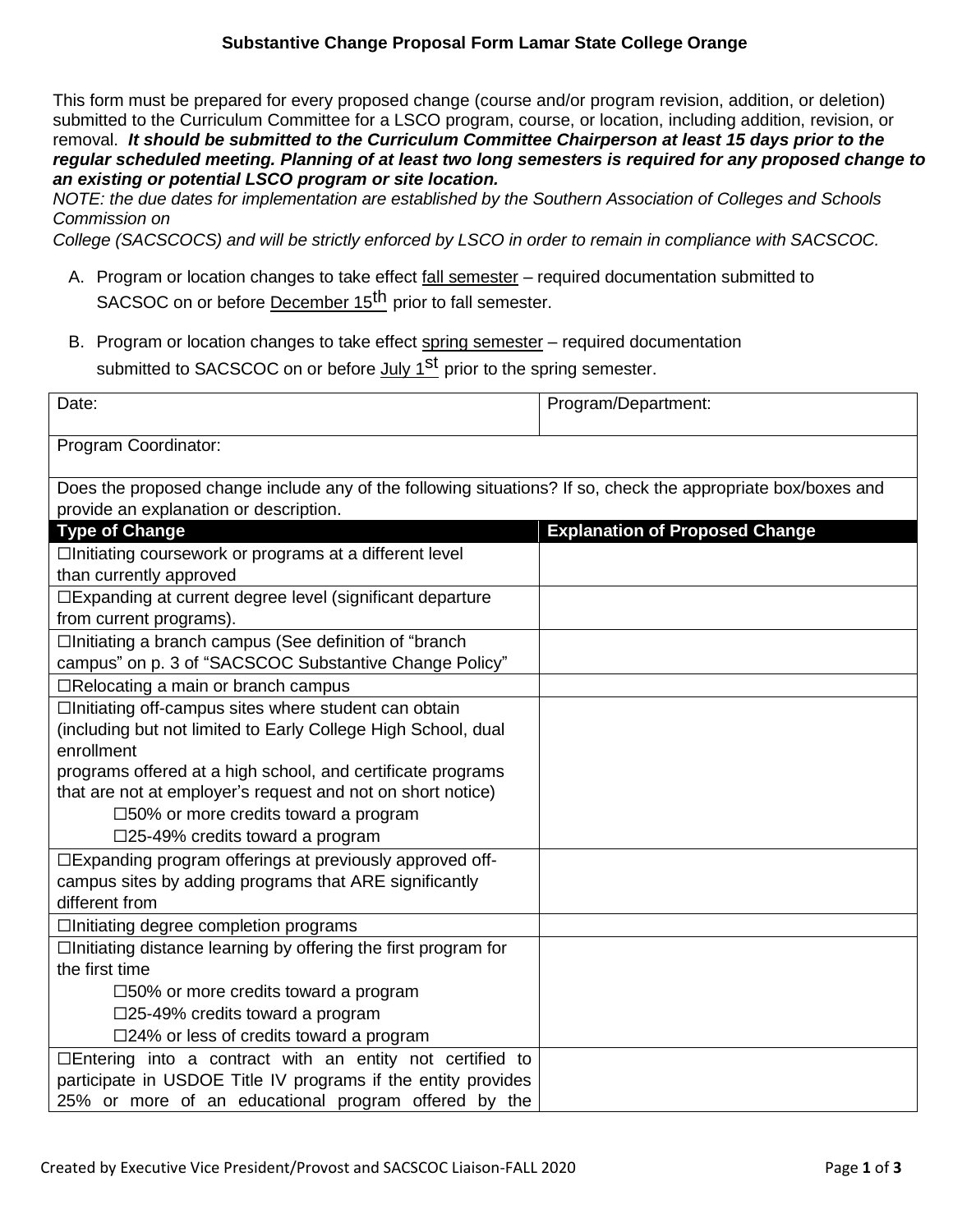| $\Box$ Initiating dual or joint degrees involving program expansion      |  |
|--------------------------------------------------------------------------|--|
| (significant departure) or initiating a new site where student           |  |
| can obtain 50% or more credits toward a program                          |  |
| □Initiating dual or joint degree with at least one institution           |  |
| not accredited by SACSCOC                                                |  |
| □Initiating a direct assessment competency-based program                 |  |
| □Initiating a merger/consolidation with another institution              |  |
| □Changing governance, ownership, control, or legal status                |  |
| of an institution                                                        |  |
| □ Acquiring any program or site from another institution                 |  |
| $\Box$ Adding a permanent location at a site where the institution is    |  |
| conducting a teach-out for students from another institution             |  |
| that is                                                                  |  |
| □Initiating a certificate program at a new off-campus site               |  |
| at employer's request and on short notice (previously                    |  |
| approved                                                                 |  |
| □Initiating a certificate program that is a significant departure        |  |
| from previously approved programs at employer's request                  |  |
| and on                                                                   |  |
| $\Box$ Adding a site under a U.S. military contract for a                |  |
| previously approved program                                              |  |
| $\Box$ Altering significantly the length of a program (25% or more)      |  |
| $\Box$ Altering significantly the educational mission of the institution |  |
| □Changing from clock hours to credit hours                               |  |
| $\Box$ Moving an off-campus instructional site (serving the              |  |
| same geographic area)                                                    |  |
| □Initiating dual or joint degrees with other SACSCOC                     |  |
| accredited institution(s)                                                |  |
| □Initiating programs or courses offered through                          |  |
| contractual agreement or consortium                                      |  |
| $\Box$ Entering into a contract with an entity not certified to          |  |
| participate in USDOE Title IV programs if the entity provides            |  |
| less than 25% of                                                         |  |
| an educational program offered by the SACSCOC                            |  |
| $\Box$ Closing a program, approved off-campus site, branch               |  |
| campus, or institution                                                   |  |
| $\square$ where the institution plans to teach out its own               |  |
| students                                                                 |  |
| $\square$ where the institution plans contracts with another             |  |
| □Closing a program, approved off-campus site, branch                     |  |
| campus, or institution                                                   |  |
| □Initiating a certificate program using existing approved                |  |
| courses and location                                                     |  |
| $\Box$ at employer's request and on short notice                         |  |
| $\Box$ not at employer's request and not on short notice                 |  |